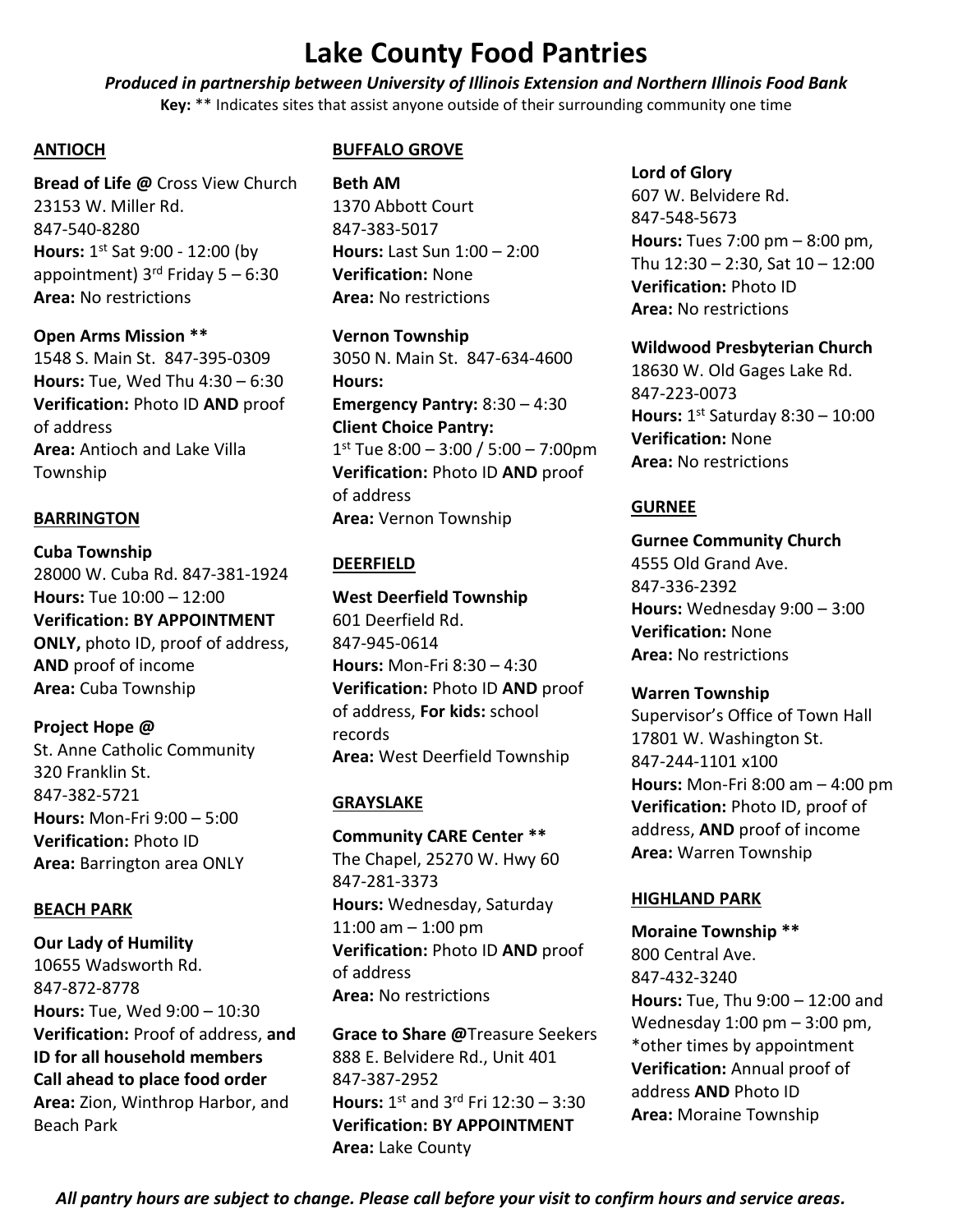*Produced in partnership between University of Illinois Extension and Northern Illinois Food Bank* **Key:** \*\* Indicates sites that assist anyone outside of their surrounding community one time

### **HIGHWOOD**

**St. James Catholic Church**  134 North Ave. 847-433-1494 **Hours:** Thu 5:00 pm – 7:00 pm **Verification:** None **Area:** No restrictions

### **INDIAN CREEK**

### **Sharing Hands Food Pantry**

St. Mary of Vernon in the Finnegan Parish Center, 236 W. Hwy 45 847-362-1069 **Hours:** Tue 6pm – 8pm, Sat 9am – 11am **Verification:** Photo ID **AND** proof of address **Area:** Vernon Hills area

### **INGLESIDE**

**Grant Township** 26725 W. Molidor Rd. 847-740-2233 **Hours:** Mon-Fri 8:30 am – 4:00 pm **Verification:** Photo ID **AND** proof of address **Area:** Grant Township

# **St. Vincent de Paul of St. Bede Church** 36455 N. Wilson Rd., 224-360-2562

**Hours**: By Appointment **Verification**: None **Area**: Lake County

### **LAKE BLUFF**

**Phoenix Rising Foundation** @ Shields Township Office 906 W. Muir Ave. 847-579-9739 **Hours:** Wed, Thu 9am – 3:45 pm **Verification:** Photo ID **AND** proof of address **Area:** Shields Township

## **LAKE FOREST**

**Church of the Holy Spirit**  400 E. Westminster Ave. 847-234-7633 **Hours:** Tue, Wed, Thu 1pm – 3pm **Verification:** None **Area:** No restrictions

# **LAKE VILLA**

**Antioch Township** 1625 Deep Lake Rd. 847-395-3378 **Hours:** Mon-Fri 8:30 – 4:30 pm **Verification:** Proof of address **Area:** Antioch Township

**Lake Villa Township** 37908 N. Fairfield Rd. 847-356-2116 **Hours:** Mon-Thu 7:00 am – 3:00 **Verification:** Proof of address **Area:** Lake Villa township

**Luke 3:11 Share Center** 37510 N. Fairfield Rd. 224-338-LUKE Hours: 2<sup>nd</sup> and 4<sup>th</sup> Fri 1pm – 3pm, Tuesday 1pm – 3pm **Verification: BY APPOINTMENT Area:** No restrictions

## **Rahmah Foundation**  134 W. Monaville Rd. 847-312-9776 **Hours:** Tue, Thu 4pm – 6pm, Saturday 11am – 3pm **Verification: BY APPOINTMENT Area:** Lake County

## **LAKE ZURICH**

**Alpine Chapel** 

23153 W. Miller Rd. 847-540-8280 **Hours:** Sat 9:00 am - 12:00 pm **Verification:** Proof of address **Area:** No restrictions

### **Amazing Grace Sharing Center**

@ Heritage Church 255 N. Quentin Rd. 847-438-7440 **Hours:** Tue: 1pm – 5pm **Verification: BY APPOINTMENT Area:** No restrictions

## **St. Vincent De Paul**

St. Frances De Sales 135 S. Buesching Rd. 847-726-4890 **Hours:** Thu 6:00 pm – 7:15 pm **Verification:** None

### **LIBERTYVILLE**

**HOPE Food Distribution Services** St. Lawrence Episcopal Church 125 W. Church St. 847-362-2110 **Hours:** Sat 8:00 am – 10:00 am **Verification:** Photo ID **Area:** Lake County

#### **Helpful links:**

*Find more Food Pantries in the area:* <http://solvehungertoday.org/get-help> *SNAP Help:* <https://solvehungertoday.org/get-help/snap-food-stamps/> *Find Mobile Food Pantries in the Area:* <https://solvehungertoday.org/get-help/mobile-pantry-calendar/> *WIC (Women, Infants, and Children):* https://www.lakecountyil.gov/2049/Women-Infants-Children-WIC *Need help now?* http://findhelplc.org/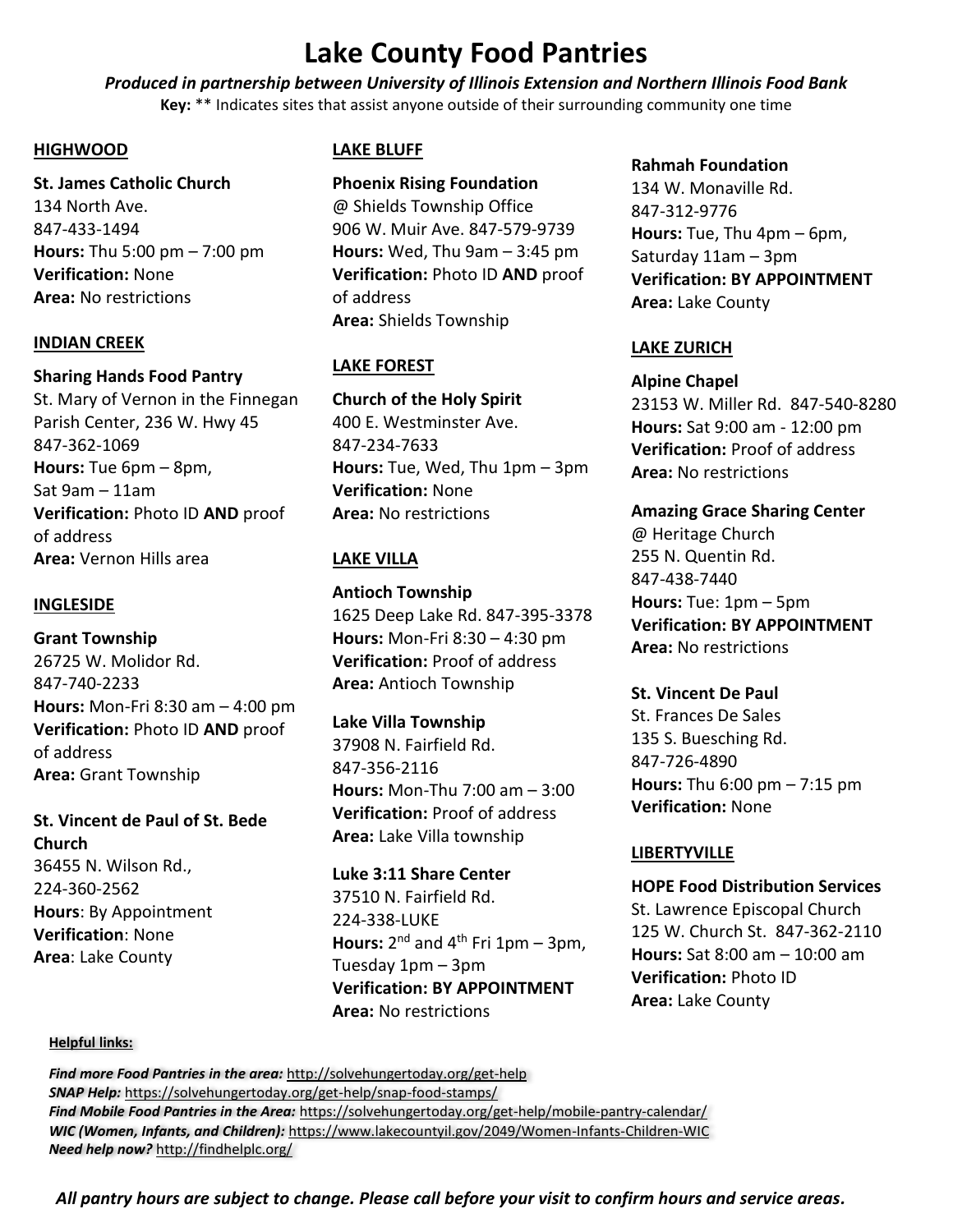*Produced in partnership between University of Illinois Extension and Northern Illinois Food Bank* **Key:** \*\* Indicates sites that assist anyone outside of their surrounding community one time

### **Libertyville Township**

359 Merrill Court 847-816-6800 **Hours:** Tue 10:00 am – 3:00 pm **Verification:** Photo ID **AND** proof of address for all household, **For Kids:** Most recent Public Aid Medical Card or Social Security Card **Area:** Libertyville Township

### **St. Joseph Catholic Church**

112 N. Milwaukee Ave. 847-362-2073 **Hours:** Monday and Thursday 11:30 am  $-$  1:00 pm **Verification:** Photo ID **Area:** Libertyville Township

**First Presbyterian Church** 219 W. Maple Ave. 847-362-2174 **Hours:** 3 rd Saturday from 8 – 12 **Verification:** None **Area:** Lake County

## **NORTH CHICAGO**

**Emmanuel Faith Bible Christian Church \*\*** 1840 Lincoln St. 847-473-4854 **Hours:** Thu 3:00 pm – 5:00 pm **Verification:** None **Area:** Lake County

**Eternal Flame**  1412 Greenfield Ave. 847-473-3722 **Hours:** 2 nd Sat 10:00 am – 12:00 **Verification:** Proof of address **Area:** Lake County

## **Midwest Veterans Closet**

2323 Green Bay Rd. 847-354-2108 **Hours:** Mon, Wed, Fri 10am – 3pm **Verification:** Military, veteran, or dependent ID **Area:** No restrictions, **for both veterans and enlisted**

### **Mount Moriah Christian Center\*\***

524  $10^{th}$  St. 847-662-5683 **Hours:** Tue 10:00 – 12:00 pm **Verification:** None **Area:** No restrictions

**Mount Sinai Baptist Church \*\***

2401 Argonne Dr. 847-689-4422 **Hours:** Tue 12:00 pm – 2:00 pm **Verification:** None **Area:** No restrictions

## **MUNDELEIN**

**Calvary Community Care Food Pantry @ Gracepoint** 1221 W. Maple Ave. 847-566-6650 **Hours:** 2 nd Sat 8:00 am – 10:00 am **Verification:** Proof of address **Area:** Mundelein

**Fremont Township** 22385 W. Hwy 60 847-223-2847 **Hours:** Every day by appointment **Verification: APPOINTMENT ONLY Area:** Fremont Township

**Santa Maria De Popolo** 116 N. Lake St. 847-949-8300 **Hours:** Tue 9am – 10:30, Thu 5pm – 6pm, Sat 10:30 – 12pm **Verification:** Photo ID **Area:** Mundelein

# **ROUND LAKE**

**Avon Township- Avon Cares \*\*** 433 E. Washington St. 847-546-1446 **Hours:** Mon & Wed 1pm – 3:30, Tues & Fri 9:00 am – 11:30 am **Verification:** Photo ID **AND** proof of address **Area:** Avon Township

**P.L.A.N Emergency Assistance Food Pantry** 

1892 Nicole Lane 847-302-9904 **Hours:** Mon & Thu 1pm – 4pm, Tue, Wed, & Fri 11am – 3:00 pm **Verification:** Photo ID **AND** proof of address **Area:** Round Lake, Lake Villa, Ingleside, Antioch, Grayslake

## **WADSWORTH**

**St. Patrick Catholic Church** 15000 W. Wadsworth Rd. 847-244-6661 **Hours:** Mon-Fri 9:00 am – 12pm (on call for emergencies) **Verification:** Photo ID **Area:** No restrictions

### **WAUCONDA**

**Big Table Sharing Center** Church of Holy Apostles 26238 N. IL Route 59 224-588-2142 **Hours:** Tues 5:00 pm – 7:00 pm **Verification:** No documentation **Area:** No restrictions

**Wauconda-Island Lake F. P.** 505 W. Bonner Rd. 847-526-8684 **Hours:** Mon- Sat 10am – 12pm, Tue & Fri reopen 4:30pm – 6pm **Verification:** Referral card from Wauconda Township Office, Photo ID **AND** proof of address **Area:** Wauconda and Island Lake

# **WAUKEGAN**

**Catholic Charities Emerg FP \*\*** 671 South Lewis Ave. 847-782-4100 **Hours:** Mon-Fri 9 – 12 & 1 – 3pm **Verification:** None **Area:** Lake County